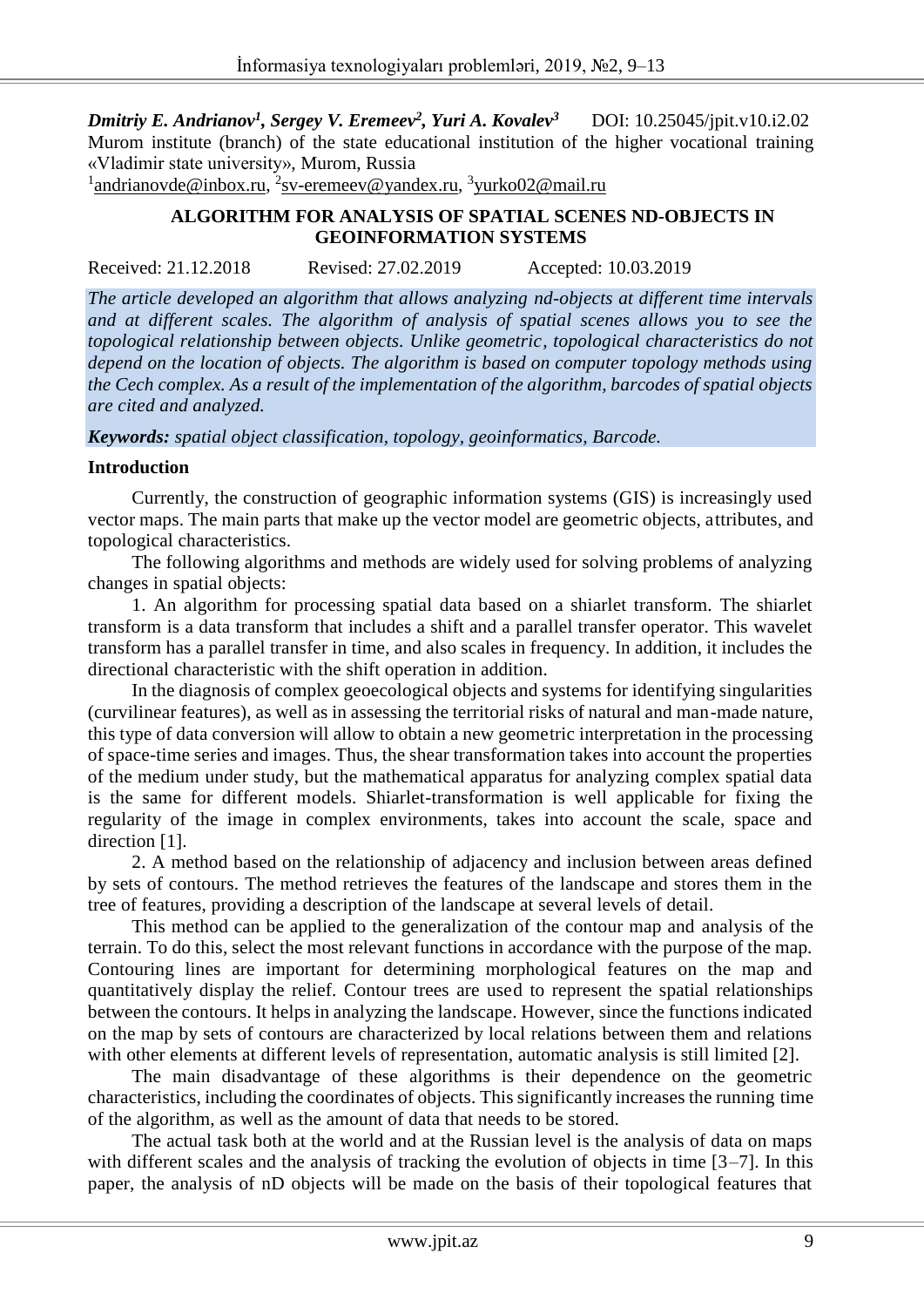reflect the overall structure of the object. Data that is stored and processed in a single n - dimensional space is called nD objects. These objects are based on n-dimensional simplexes. **Formulation of the problem**

The paper sets the task of implementing an algorithm for analyzing spatial scenes in ndimensional space. This algorithm should analyze spatial data at different scales and at different time intervals. The main advantage of the algorithm is to work with a group of spatial objects as a whole, which will allow to:

1. Use the topological characteristics of the object.

2. Analyze a group of objects, regardless of scale.

#### **Development of an algorithm for analyzing spatial scenes with nD objects in geographic information systems**

In our work, the Cech complex is used to search for differences in spatial objects. This is the theory of algebraic topology, which is based on the properties of topological spaces. This algorithm is useful in case of detection of changes in spatial objects. In algebraic topology and analysis of topological data, the Cech complex is an abstract simplicial complex constructed from a cloud of points in any topological space designed to capture topological information about circles around points or the distribution from which it was made [8, 9].

On the basis of this simplicial complex, a Barcode  $B$  is constructed, containing the topological characteristics of the object.

The main feature of the algorithm is that the Barcode is built not for a single object, but for the whole group. This allows you to significantly reduce the time to access objects and get a general description of a group of objects. It also allows you to store information for objects at different scales.

Let's assume that  $X_1, X_2, ..., X_n$  are the spatial objects consisting of sequences of points ( *n* - the number of objects).

Then  $B(X_1, X_2, ..., X_n) = \{(x_i, l_i)\}\$ , where  $(i = 1, 2, ..., m)$  is the Barcode of a group of objects, which is a set of topological characteristics. In the work, as a topological characteristic, holes are used that are formed during the formation of a simplicial complex. At the same time  $x_i$  - the coordinate of the beginning of the life of the hole,  $l_i$  - the lifetime of the hole,  $m$  - the number of holes.

Based on the Barcodes, nD objects are analyzed on the vector maps shown in figure 1 (a, b, c) and the result of this analysis is displayed in the form of Barcode charts in figure 1 (d, e, f).

The Barcode analysis is performed by overlaying them on each other and finding their differences. Using this algorithm, it can be understood that the Barcode is built on the basis of similar groups of objects, and also to analyze how many objects were changed.

Based on the graphs in figure 1 (d, e, f), we can conclude that the structure of objects is similar to Barcode, but there are also changes that allow you to visually determine the differences between objects.

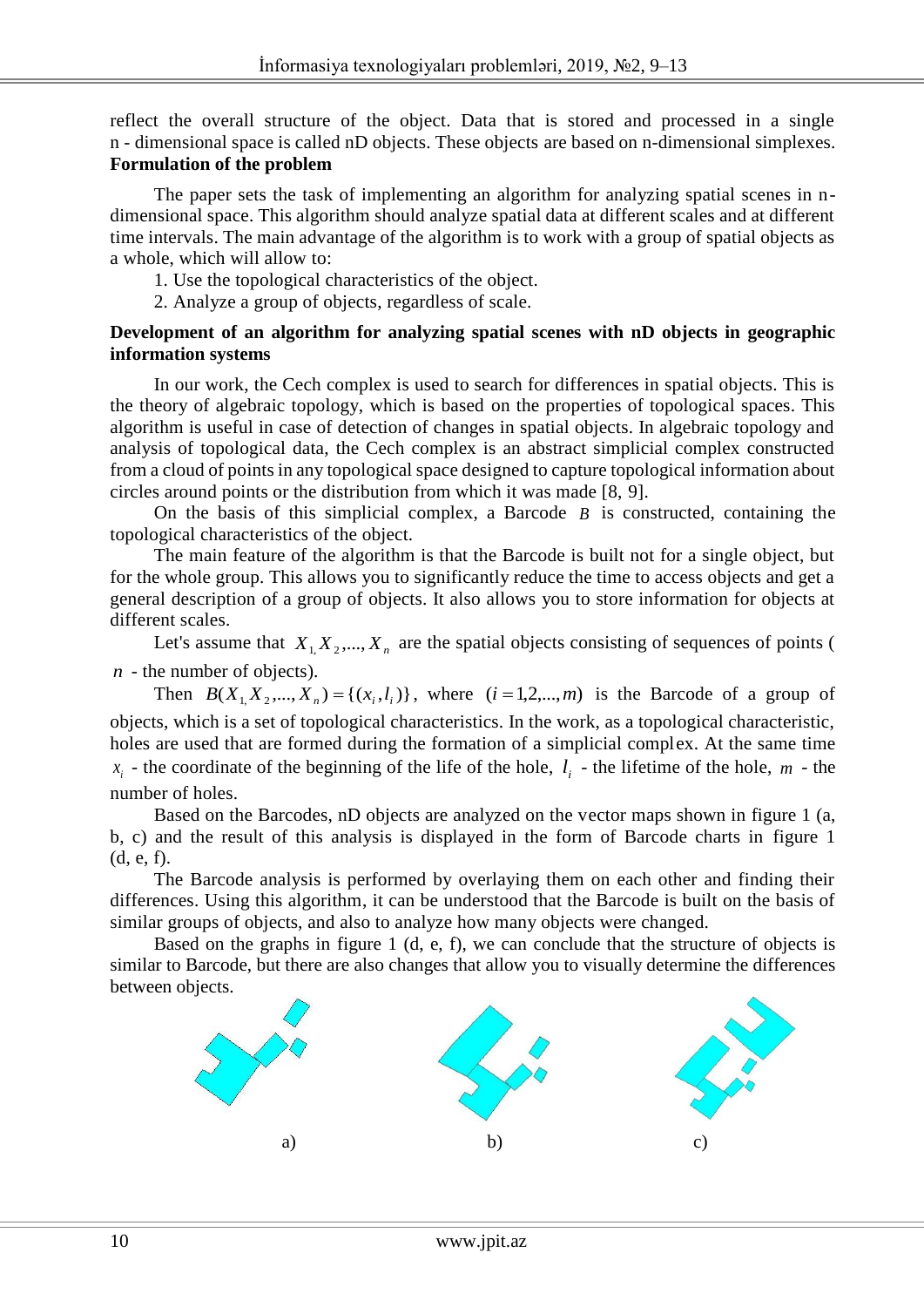

Figure 1. Source objects and the corresponding Barcode: a-c) - Objects changed in time; d-f) - Barcodes of objects modified in time

## **Conducting an experiment**

## **1. Analysis of Barcodes of groups of objects at different scales.**

Consider the change of Barcodes of groups of objects on a real example. In figure 2 (a, c) the set of objects and their Barcode are displayed, respectively, on a scale of 1:50, and in figure 2 (b, d), a group of objects is shown on a scale of 1:20. Performance of the experiment.



Figure 2. A group of objects and their corresponding barcodes: a-b) Objects on two different scales; c-d) - Barcodes of objects on two scales

In figure 2 (b), an object is highlighted in red, which has become visible on a 1:20 scale. After analyzing the Barcodes of figure 2 (c-d), it can be concluded that the Bar Codes have a slight difference that indicates the presence of an object on a different scale.

# **2. Analysis of Barcodes of groups of objects at different time intervals**

To carry out this experiment in the environment of GIS INGEO, a group of objects was restored from the tablets of the city of Murom for 1990. For 2018, information about this area was taken from Yandex maps. Comparisons of these groups of objects and their Barcodes are shown in figure 3.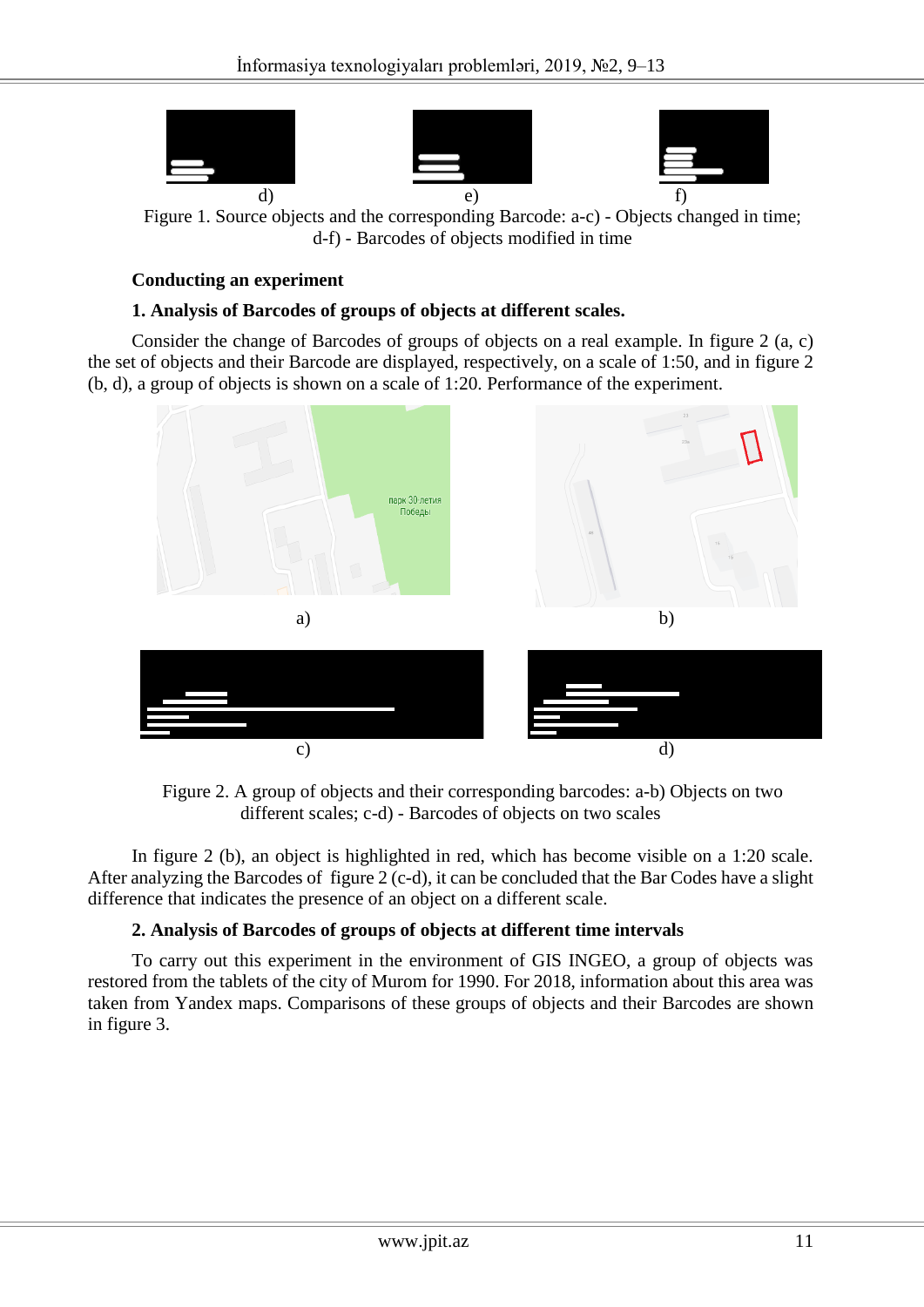

Figure 3. The group of objects and their Barcodes: a-b) - Objects that change over time; c-d) - Barcodes of objects at different time intervals

Figure 3 (a, b) shows minor differences in the form of small parts (entrances, extensions, etc.), although the buildings themselves are identical. The bar codes of these groups of objects in figure 3 (c, d) reflect the differences in the maps in the upper part of the graphs, and in the lower part it is clear that the houses themselves remained unchanged.

## **Discussion of the results and conclusion**

The article developed an algorithm for analyzing spatial scenes at different scales and at different time intervals. Algorithms analogs from foreign literature are analyzed, as well as test and real experiments of the algorithm are carried out.

Analysis of time evolution will be useful in construction in the design of buildings, utilities, agriculture. It allows you to calculate the labor costs for building new areas, tracking the modification of buildings in time and planning their construction.

#### **Acknowledgments**

The study was carried out with the financial support of the Russian Foundation for Basic Research and the Administration of the Vladimir Region in the framework of the research project No. 17-47-330387.

# **References**

- 1. Simonov K., Kadena L. Algorithm of processing spatial data based on shiarlet-transformation // Processing of spatial data and remote monitoring of the natural environment and large-scale anthropogenic processes, 2013, pp.100–114.
- 2. Guilbert E. Multi-level representation of terrain features on a contour map // Geoinformatica, 2013, vol.17, pp.301–324.
- 3. Zhilin Li, Qi Zhou. Integration of linear and areal hierarchies for continuous multi-scale representation of road networks // International Journal of Geographical Information Science, 2012, vol.26. pp.855–880.
- 4. Herbei I. Radulov. Topology of spatial data / The Proceedings 15th International Multidisciplinary Scientific GeoConference (SGEM 2015), 2015, Book 2, vol.2, 2015, pp.87–94.